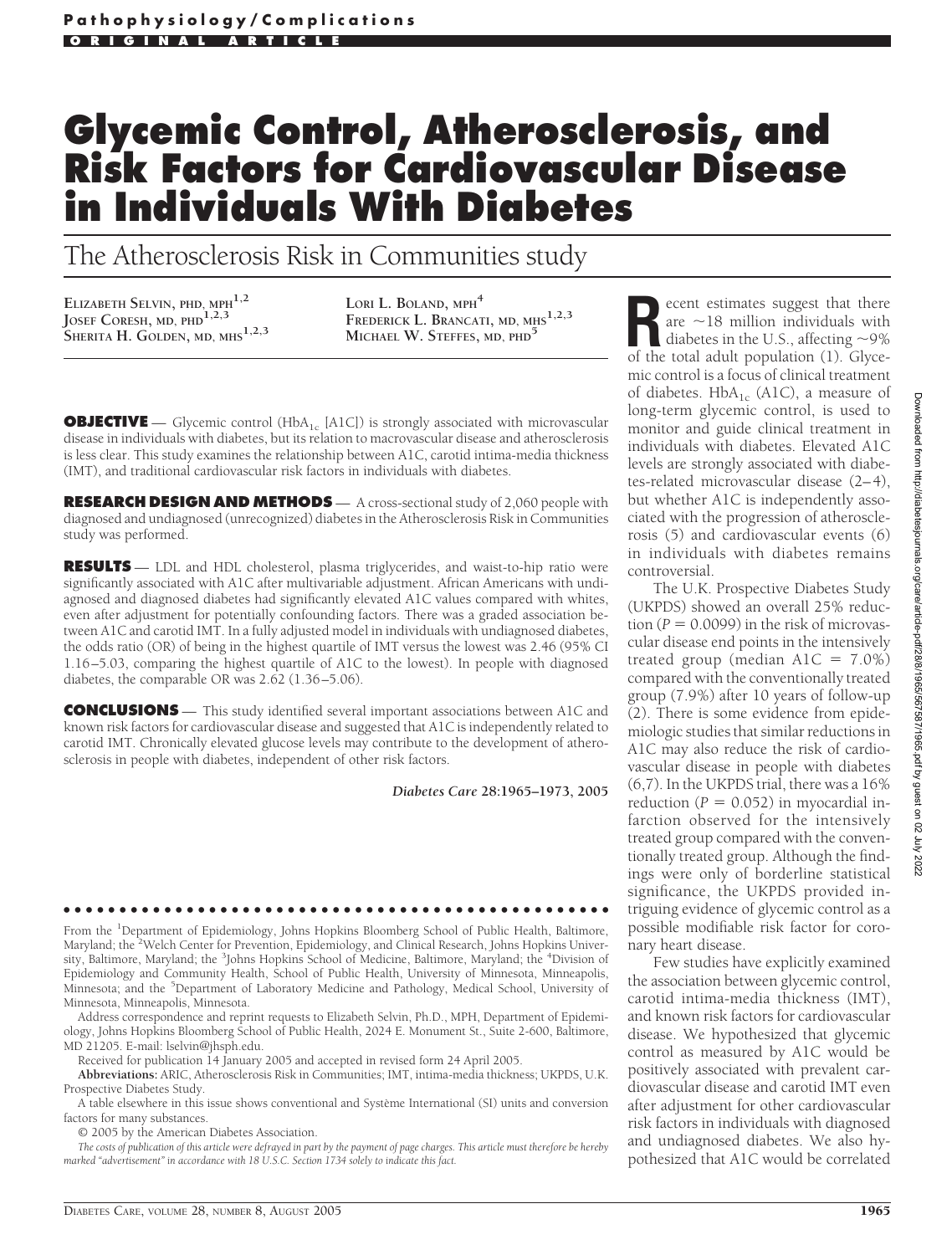with risk factors for cardiovascular disease including lipids, blood pressure, and adiposity.

# **RESEARCH DESIGN AND**

**METHODS** — The Atherosclerosis Risk in Communities (ARIC) study is a community-based cohort study of nearly 16,000 people aged 45–64 years at baseline (1987–1989). All participants were selected from four U.S. communities: suburban Minneapolis, Minnesota; Forsyth County, North Carolina; Washington County, Maryland; and Jackson, Mississippi. The cohort in Jackson, Mississippi, was sampled and recruited to have an all-black study population. Details on the design and conduct of the ARIC are available elsewhere (8). For the present cross-sectional study, we analyzed data from the second examination (visit 2) of ARIC participants, the only visit for which A1C data are available, which took place from 1990 to 1992. All individuals with diagnosed or undiagnosed diabetes at visit 1 or 2 were eligible for this study. We excluded 51 people who were missing data on A1C, four people who were nonwhite or nonblack, and 222 additional people who did not fast for  $\geq$ 8 h before visit 2. After exclusions, 2,060 subjects were included in this study.

# Diabetes status

Participants were asked to fast for 12 h before the ARIC clinic visits and to bring all current medications to determine mediation use. Glucose was measured using the hexokinase method (9). Individuals were defined as having diagnosed diabetes if they self-reported a physician diagnosis of diabetes or were currently taking diabetes medication. Individuals were classified as having undiagnosed (unreported) diabetes if they had a fasting glucose level  $\geq$ 126 mg/dl or a nonfasting glucose level  $\geq$ 200 mg/dl at the first or second ARIC examination but did not self-report a physician diagnosis of diabetes and were not taking diabetes medication. We further classified participants with diagnosed diabetes into the following treatment categories: *1*) no pharmacologic treatment, *2*) insulin treatment, or *3*) sulfonylurea treatment (oral hypoglycemic medication). Data for this study were collected in the early 1990s before metformin and thiazolidinediones were widely available.

#### A1C assay

Frozen whole blood samples from ARIC visit 2 were thawed and assayed for A1C using a Tosoh high-performance liquid chromatography instrument. The withinbatch coefficient of variation for the Tosoh assay was 2.4%. We found that measurements from these long-term stored samples were extremely reliable when compared with measurements from the same samples conducted before longterm storage ( $n = 336$ ,  $r = 0.97$ ) (10,11).

# Other variables of interest

Details have been previously described for measurement of lipids  $(12–14)$ , determination of BMI (weight in kilograms divided by the square of height in meters), waist-to-hip ratio (15), and systolic and diastolic blood pressures (16). Smoking, hormone use (women only), and alcohol consumption (current, former, or never) were assessed by interview. Prevalent cardiovascular disease was based on selfreport, ARIC clinical examination, or hospital records (17).

To assess carotid IMT, B-mode carotid ultrasound (Biosound 2000 II SA; Biosound, Indianapolis, IN) evaluations were completed on bilateral segments of the extracranial carotid arteries. The carotid artery was divided into three 1-cm regions and readers measured IMT within these regions. If the participants had missing IMT information from any carotid artery site, values were imputed for missing sites based on sex and race. Mean far wall IMT was also adjusted for reader differences and downward drift. Further details are described in previous articles (18,19).

Variables of interest were categorized using clinically relevant cut points wherever possible. BMI was categorized according to the classification system established by the National Institutes of Health  $(<$  25, 25.0–29.9, and  $\geq$  30.0 kg/ m<sup>2</sup>) (20). Hypertension was defined as a systolic blood pressure of  $\geq$  140 mmHg, a diastolic blood pressure of  $\geq 90$  mmHg, or current use of antihypertensive medication. Carotid IMT and waist-to-hip ratio were categorized according to quartiles.

# Statistical analysis

All analyses were stratified by undiagnosed (unrecognized) and diagnosed diabetes status. Pearson's correlation coefficients and scatterplots were used to examine and present the association between A1C and fasting serum glucose.

Mean A1C levels were compared across categories of variables of interest after adjusting for age, sex, and race using a linear prediction model with each adjustment variable set to its mean value. In people with diagnosed diabetes, we also examined the association between A1C level and pharmacologic treatment status (none, sulfonylurea, or insulin). Mean A1C levels by presence of prevalent cardiovascular disease and quartile of IMT were compared separately in individuals with undiagnosed and diagnosed diabetes after adjustment for all other cardiovascular risk factors.

Multivariable linear regression models were used to assess the independent relationship between variables of interest and A1C after adjustment for relevant covariates. Diabetes treatment was assessed in a separate model because glucoselowering treatment directly affects A1C levels and should not strictly be considered a "confounding" factor. Because information on duration of diabetes was missing for 30% of people with diagnosed diabetes, we did not include it in our final models. We did, however, conduct a subgroup analysis of people with diagnosed diabetes for which information on duration of diabetes was available. We also used a multivariable logistic regression model to compare the odds of being in the highest quartile of IMT ("thick IMT") versus the lowest by quartile of A1C after adjustment for potential confounding factors. These results were displayed graphically (Fig. 2). Because the distributions of both A1C and IMT differed in individuals with undiagnosed and diagnosed diabetes, diagnosisspecific quartiles were used in this analysis. All statistical analyses were conducted using Stata 8.2 (Stata, College Station, TX).

**RESULTS** — In this community-based study of people with diabetes, the mean level of A1C in the total study population (diagnosed and undiagnosed diabetic patients combined) was  $6.82 \pm 2.10\%$ . When stratified by diagnosis status, the average levels of A1C were  $5.95 \pm 1.41$ and  $7.56 \pm 2.31\%$  in individuals with undiagnosed ( $n = 949$ ) and diagnosed ( $n =$ 1,111) diabetes, respectively.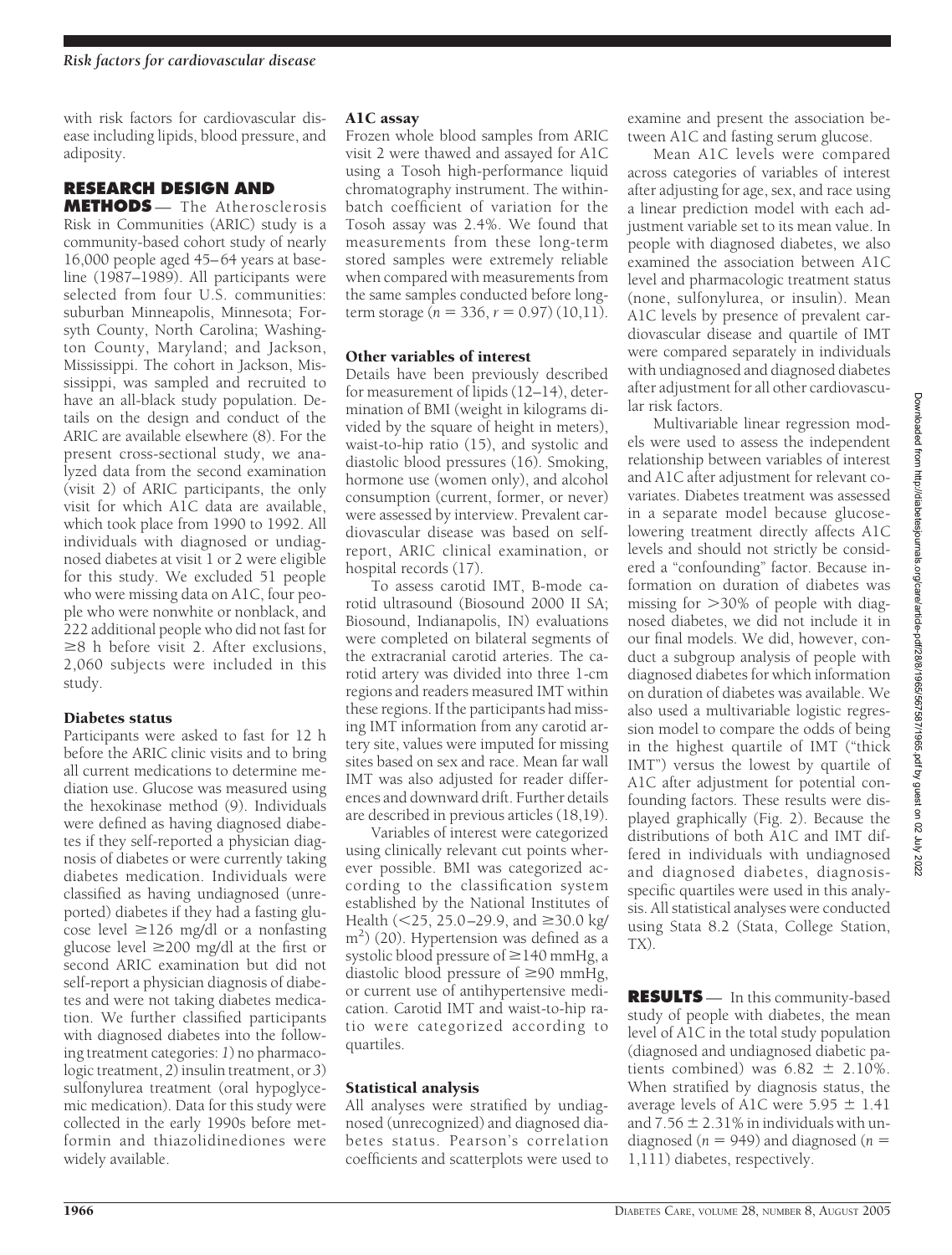

Figure 1—Scatterplots of fasting glucose (FG; mg/dl) and A1C (HbA<sub>1c</sub>; %) in individuals with undiagnosed and diagnosed diabetes. Dotted lines are *linear regression lines. Regression equations are given in the* upper-left corner *of each graph.*

#### Fasting glucose and A1C

As expected, the correlation between fasting glucose and A1C was high. Correlations were 0.84 overall and 0.87 and 0.81 for individuals with diagnosed diabetes and undiagnosed diabetes, respectively (Fig. 1). In people with diagnosed diabetes who were not receiving pharmacologic treatment, the correlation was 0.90. The correlations were 0.56 and 0.82 in individuals receiving insulin and sulfonylurea treatment, respectively.

#### Age-, sex-, and race-adjusted analyses

In age-, sex-, and race-adjusted analyses (Table 1), race, measures of adiposity (BMI and waist-to-hip ratio), smoking status, LDL and HDL cholesterol concentrations, plasma triglyceride levels, and glucose-lowering medications (diagnosed diabetes only) were all significantly associated with glycemic control as measured by  $A1C (P < 0.01)$ . Current smoking and current alcohol consumption were significantly associated with lower A1C levels in individuals with diagnosed diabetes only. Mean A1C levels were also strongly associated with IMT after adjustment for age, sex, and race in individuals with diagnosed and undiagnosed diabetes (Table 2).

#### Multivariable analyses

Table 2 displays the results of the adjusted multivariable linear regression models in

people with undiagnosed and diagnosed diabetes. All models were simultaneously adjusted for age, sex, race, and all other variables in the table except for current hormone use. Current hormone use was examined in a separate model of women only, which included all other variables in the table. Correlations between A1C and BMI and waist-to-hip ratio were similar, so only waist-to-hip ratio was included in the multivariable models.

African-American race was strongly associated with A1C levels even after adjustment for all cardiovascular disease risk factors in individuals with undiagnosed and diagnosed diabetes. In people with diagnosed diabetes, African-American race was associated with  $\sim$ 1% higher mean A1C level compared with whites in this study, even after adjustment for potential confounding factors. HDL cholesterol  $(P < 0.01)$  was associated inversely with A1C in individuals with undiagnosed diabetes. LDL cholesterol was positively associated with A1C in individuals with diagnosed diabetes  $(P < 0.01)$ . In both diagnosed and undiagnosed diabetic individuals, waist-to-hip ratio was strongly positively associated with A1C  $(P < 0.01)$ . In people with diagnosed diabetes, being in the upper quartile of waist-to-hip ratio was associated with  $\sim$ 0.8% higher A1C level. Plasma triglycerides were associated positively with A1C in individuals with diagnosed and

undiagnosed diabetes in a graded fashion. In people with diagnosed diabetes, glucose-lowering medication use was strongly associated with glycemic control  $(P < 0.01)$ . Individuals currently taking sulfonylurea treatment had an  $\sim$ 2% higher mean A1C level than those with diagnosed diabetes who were not receiving any pharmacologic treatment (*P* 0.01). People with diagnosed diabetes who were currently receiving insulin therapy had a 1.7% higher mean A1C level compared with individuals not taking medication ( $P < 0.01$ ). There was some evidence that current alcohol consumption was associated with lower A1C, but this result was not statistically significant in any of the multivariable models.

In women, current hormone use was associated with lower A1C levels. Women with diagnosed diabetes who were currently taking hormones had  $\sim$  0.8% lower mean A1C levels compared with women not currently taking hormones (*P* 0.01). In women with undiagnosed diabetes, those currently taking hormones had 0.4% lower mean A1C levels (*P*  $(0.01)$ 

In the subgroup analysis of people with diagnosed diabetes for which information on duration of diabetes was available  $(n = 696)$ , we did not find any association between A1C and diabetes duration after adjusting for cardiovascular risk factors (analysis not shown). We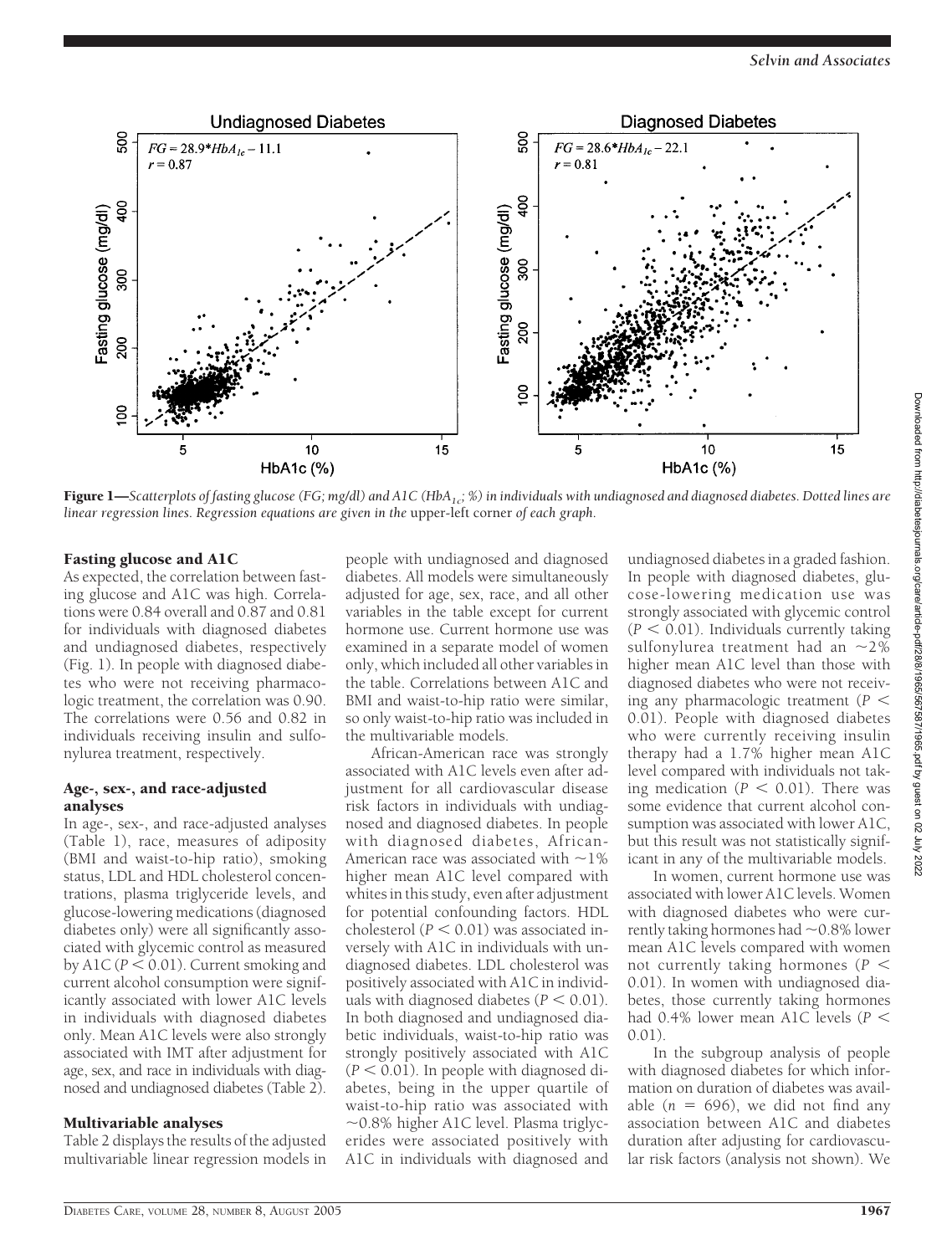### *Risk factors for cardiovascular disease*

| Table 1-Adjusted mean A1C by risk factor in undiagnosed and diagnosed diabetic subjects |  |  |  |
|-----------------------------------------------------------------------------------------|--|--|--|
|                                                                                         |  |  |  |

| Adjusted mean<br>$A1C \quad (\%)$<br>AlC $(\%)$<br>n<br>п<br>Age-group (years)<br>$45 - 50$<br>84<br>5.91<br>80<br>7.72<br>$50 - 55$<br>246<br>240<br>5.93<br>7.66<br>$55 - 60$<br>222<br>265<br>7.58<br>5.95<br>$60 - 65$<br>260<br>5.97<br>323<br>7.51<br>$65 - 70$<br>137<br>5.99<br>203<br>7.44<br>P value<br>0.552<br>0.192<br>Sex<br>Male<br>476<br>5.91<br>493<br>7.50<br>473<br>618<br>Female<br>6.00<br>7.61<br>P value<br>0.293<br>0.403<br>Race<br>White<br>625<br>5.76<br>672<br>7.15<br>African American<br>324<br>6.33<br>439<br>8.19<br>P value<br>< 0.001<br>< 0.001<br>BMI $(kg/m^2)$<br>$<$ 25<br>108<br>5.70<br>163<br>7.35<br>$25 - 29.9$<br>345<br>5.75<br>385<br>7.48<br>$\geq 30$<br>491<br>6.12<br>562<br>7.68<br>P value<br>< 0.001<br>0.020<br>Quartiles of waist-to-hip ratio<br>$0.64 - 0.93$<br>251<br>262<br>7.02<br>5.60<br>$0.93 - 0.98$<br>253<br>262<br>5.91<br>7.47<br>222<br>290<br>7.70<br>$0.98 - 1.00$<br>6.07<br>$1.00 - 1.27$<br>222<br>6.28<br>295<br>7.99<br>$P$ value<br>< 0.001<br>< 0.001<br>Smoking status<br>Current<br>200<br>6.13<br>217<br>7.33<br>378<br>5.86<br>417<br>7.93<br>Former<br>5.95<br>7.99<br>Never<br>368<br>475<br>P value<br>< 0.001<br>0.081<br>Alcohol consumption<br>Current<br>502<br>5.88<br>388<br>7.30<br>227<br>Former<br>6.12<br>389<br>7.67<br>218<br>332<br>Never<br>5.95<br>7.74<br>P value<br>0.120<br>0.028<br>Hypertension<br>420<br>6.01<br>No<br>452<br>7.55<br>524<br>5.91<br>655<br>Yes<br>7.57<br>P value<br>0.264<br>0.926<br>Quartiles of LDL cholesterol (mg/dl)<br>212<br>5.81<br>276<br>7.12<br>$<$ 110<br>239<br>$110 - 134$<br>255<br>7.35<br>5.90<br>224<br>266<br>7.52<br>134-161<br>5.96<br>>161<br>243<br>6.07<br>251<br>7.81<br>0.023<br>P value<br>< 0.001<br>Quartiles of HDL cholesterol (mg/dl)<br>$<$ 33<br>196<br>266<br>6.33<br>7.87 |  | Undiagnosed diabetes | Diagnosed diabetes |               |  |
|------------------------------------------------------------------------------------------------------------------------------------------------------------------------------------------------------------------------------------------------------------------------------------------------------------------------------------------------------------------------------------------------------------------------------------------------------------------------------------------------------------------------------------------------------------------------------------------------------------------------------------------------------------------------------------------------------------------------------------------------------------------------------------------------------------------------------------------------------------------------------------------------------------------------------------------------------------------------------------------------------------------------------------------------------------------------------------------------------------------------------------------------------------------------------------------------------------------------------------------------------------------------------------------------------------------------------------------------------------------------------------------------------------------------------------------------------------------------------------------------------------------------------------------------------------------------------------------------------------------------------------------------------------------------------------------------------------------------------------------------------------------------------------------------------------------------------------------------|--|----------------------|--------------------|---------------|--|
|                                                                                                                                                                                                                                                                                                                                                                                                                                                                                                                                                                                                                                                                                                                                                                                                                                                                                                                                                                                                                                                                                                                                                                                                                                                                                                                                                                                                                                                                                                                                                                                                                                                                                                                                                                                                                                                |  |                      |                    | Adjusted mean |  |
|                                                                                                                                                                                                                                                                                                                                                                                                                                                                                                                                                                                                                                                                                                                                                                                                                                                                                                                                                                                                                                                                                                                                                                                                                                                                                                                                                                                                                                                                                                                                                                                                                                                                                                                                                                                                                                                |  |                      |                    |               |  |
|                                                                                                                                                                                                                                                                                                                                                                                                                                                                                                                                                                                                                                                                                                                                                                                                                                                                                                                                                                                                                                                                                                                                                                                                                                                                                                                                                                                                                                                                                                                                                                                                                                                                                                                                                                                                                                                |  |                      |                    |               |  |
|                                                                                                                                                                                                                                                                                                                                                                                                                                                                                                                                                                                                                                                                                                                                                                                                                                                                                                                                                                                                                                                                                                                                                                                                                                                                                                                                                                                                                                                                                                                                                                                                                                                                                                                                                                                                                                                |  |                      |                    |               |  |
|                                                                                                                                                                                                                                                                                                                                                                                                                                                                                                                                                                                                                                                                                                                                                                                                                                                                                                                                                                                                                                                                                                                                                                                                                                                                                                                                                                                                                                                                                                                                                                                                                                                                                                                                                                                                                                                |  |                      |                    |               |  |
|                                                                                                                                                                                                                                                                                                                                                                                                                                                                                                                                                                                                                                                                                                                                                                                                                                                                                                                                                                                                                                                                                                                                                                                                                                                                                                                                                                                                                                                                                                                                                                                                                                                                                                                                                                                                                                                |  |                      |                    |               |  |
|                                                                                                                                                                                                                                                                                                                                                                                                                                                                                                                                                                                                                                                                                                                                                                                                                                                                                                                                                                                                                                                                                                                                                                                                                                                                                                                                                                                                                                                                                                                                                                                                                                                                                                                                                                                                                                                |  |                      |                    |               |  |
|                                                                                                                                                                                                                                                                                                                                                                                                                                                                                                                                                                                                                                                                                                                                                                                                                                                                                                                                                                                                                                                                                                                                                                                                                                                                                                                                                                                                                                                                                                                                                                                                                                                                                                                                                                                                                                                |  |                      |                    |               |  |
|                                                                                                                                                                                                                                                                                                                                                                                                                                                                                                                                                                                                                                                                                                                                                                                                                                                                                                                                                                                                                                                                                                                                                                                                                                                                                                                                                                                                                                                                                                                                                                                                                                                                                                                                                                                                                                                |  |                      |                    |               |  |
|                                                                                                                                                                                                                                                                                                                                                                                                                                                                                                                                                                                                                                                                                                                                                                                                                                                                                                                                                                                                                                                                                                                                                                                                                                                                                                                                                                                                                                                                                                                                                                                                                                                                                                                                                                                                                                                |  |                      |                    |               |  |
|                                                                                                                                                                                                                                                                                                                                                                                                                                                                                                                                                                                                                                                                                                                                                                                                                                                                                                                                                                                                                                                                                                                                                                                                                                                                                                                                                                                                                                                                                                                                                                                                                                                                                                                                                                                                                                                |  |                      |                    |               |  |
|                                                                                                                                                                                                                                                                                                                                                                                                                                                                                                                                                                                                                                                                                                                                                                                                                                                                                                                                                                                                                                                                                                                                                                                                                                                                                                                                                                                                                                                                                                                                                                                                                                                                                                                                                                                                                                                |  |                      |                    |               |  |
|                                                                                                                                                                                                                                                                                                                                                                                                                                                                                                                                                                                                                                                                                                                                                                                                                                                                                                                                                                                                                                                                                                                                                                                                                                                                                                                                                                                                                                                                                                                                                                                                                                                                                                                                                                                                                                                |  |                      |                    |               |  |
|                                                                                                                                                                                                                                                                                                                                                                                                                                                                                                                                                                                                                                                                                                                                                                                                                                                                                                                                                                                                                                                                                                                                                                                                                                                                                                                                                                                                                                                                                                                                                                                                                                                                                                                                                                                                                                                |  |                      |                    |               |  |
|                                                                                                                                                                                                                                                                                                                                                                                                                                                                                                                                                                                                                                                                                                                                                                                                                                                                                                                                                                                                                                                                                                                                                                                                                                                                                                                                                                                                                                                                                                                                                                                                                                                                                                                                                                                                                                                |  |                      |                    |               |  |
|                                                                                                                                                                                                                                                                                                                                                                                                                                                                                                                                                                                                                                                                                                                                                                                                                                                                                                                                                                                                                                                                                                                                                                                                                                                                                                                                                                                                                                                                                                                                                                                                                                                                                                                                                                                                                                                |  |                      |                    |               |  |
|                                                                                                                                                                                                                                                                                                                                                                                                                                                                                                                                                                                                                                                                                                                                                                                                                                                                                                                                                                                                                                                                                                                                                                                                                                                                                                                                                                                                                                                                                                                                                                                                                                                                                                                                                                                                                                                |  |                      |                    |               |  |
|                                                                                                                                                                                                                                                                                                                                                                                                                                                                                                                                                                                                                                                                                                                                                                                                                                                                                                                                                                                                                                                                                                                                                                                                                                                                                                                                                                                                                                                                                                                                                                                                                                                                                                                                                                                                                                                |  |                      |                    |               |  |
|                                                                                                                                                                                                                                                                                                                                                                                                                                                                                                                                                                                                                                                                                                                                                                                                                                                                                                                                                                                                                                                                                                                                                                                                                                                                                                                                                                                                                                                                                                                                                                                                                                                                                                                                                                                                                                                |  |                      |                    |               |  |
|                                                                                                                                                                                                                                                                                                                                                                                                                                                                                                                                                                                                                                                                                                                                                                                                                                                                                                                                                                                                                                                                                                                                                                                                                                                                                                                                                                                                                                                                                                                                                                                                                                                                                                                                                                                                                                                |  |                      |                    |               |  |
|                                                                                                                                                                                                                                                                                                                                                                                                                                                                                                                                                                                                                                                                                                                                                                                                                                                                                                                                                                                                                                                                                                                                                                                                                                                                                                                                                                                                                                                                                                                                                                                                                                                                                                                                                                                                                                                |  |                      |                    |               |  |
|                                                                                                                                                                                                                                                                                                                                                                                                                                                                                                                                                                                                                                                                                                                                                                                                                                                                                                                                                                                                                                                                                                                                                                                                                                                                                                                                                                                                                                                                                                                                                                                                                                                                                                                                                                                                                                                |  |                      |                    |               |  |
|                                                                                                                                                                                                                                                                                                                                                                                                                                                                                                                                                                                                                                                                                                                                                                                                                                                                                                                                                                                                                                                                                                                                                                                                                                                                                                                                                                                                                                                                                                                                                                                                                                                                                                                                                                                                                                                |  |                      |                    |               |  |
|                                                                                                                                                                                                                                                                                                                                                                                                                                                                                                                                                                                                                                                                                                                                                                                                                                                                                                                                                                                                                                                                                                                                                                                                                                                                                                                                                                                                                                                                                                                                                                                                                                                                                                                                                                                                                                                |  |                      |                    |               |  |
|                                                                                                                                                                                                                                                                                                                                                                                                                                                                                                                                                                                                                                                                                                                                                                                                                                                                                                                                                                                                                                                                                                                                                                                                                                                                                                                                                                                                                                                                                                                                                                                                                                                                                                                                                                                                                                                |  |                      |                    |               |  |
|                                                                                                                                                                                                                                                                                                                                                                                                                                                                                                                                                                                                                                                                                                                                                                                                                                                                                                                                                                                                                                                                                                                                                                                                                                                                                                                                                                                                                                                                                                                                                                                                                                                                                                                                                                                                                                                |  |                      |                    |               |  |
|                                                                                                                                                                                                                                                                                                                                                                                                                                                                                                                                                                                                                                                                                                                                                                                                                                                                                                                                                                                                                                                                                                                                                                                                                                                                                                                                                                                                                                                                                                                                                                                                                                                                                                                                                                                                                                                |  |                      |                    |               |  |
|                                                                                                                                                                                                                                                                                                                                                                                                                                                                                                                                                                                                                                                                                                                                                                                                                                                                                                                                                                                                                                                                                                                                                                                                                                                                                                                                                                                                                                                                                                                                                                                                                                                                                                                                                                                                                                                |  |                      |                    |               |  |
|                                                                                                                                                                                                                                                                                                                                                                                                                                                                                                                                                                                                                                                                                                                                                                                                                                                                                                                                                                                                                                                                                                                                                                                                                                                                                                                                                                                                                                                                                                                                                                                                                                                                                                                                                                                                                                                |  |                      |                    |               |  |
|                                                                                                                                                                                                                                                                                                                                                                                                                                                                                                                                                                                                                                                                                                                                                                                                                                                                                                                                                                                                                                                                                                                                                                                                                                                                                                                                                                                                                                                                                                                                                                                                                                                                                                                                                                                                                                                |  |                      |                    |               |  |
|                                                                                                                                                                                                                                                                                                                                                                                                                                                                                                                                                                                                                                                                                                                                                                                                                                                                                                                                                                                                                                                                                                                                                                                                                                                                                                                                                                                                                                                                                                                                                                                                                                                                                                                                                                                                                                                |  |                      |                    |               |  |
|                                                                                                                                                                                                                                                                                                                                                                                                                                                                                                                                                                                                                                                                                                                                                                                                                                                                                                                                                                                                                                                                                                                                                                                                                                                                                                                                                                                                                                                                                                                                                                                                                                                                                                                                                                                                                                                |  |                      |                    |               |  |
|                                                                                                                                                                                                                                                                                                                                                                                                                                                                                                                                                                                                                                                                                                                                                                                                                                                                                                                                                                                                                                                                                                                                                                                                                                                                                                                                                                                                                                                                                                                                                                                                                                                                                                                                                                                                                                                |  |                      |                    |               |  |
|                                                                                                                                                                                                                                                                                                                                                                                                                                                                                                                                                                                                                                                                                                                                                                                                                                                                                                                                                                                                                                                                                                                                                                                                                                                                                                                                                                                                                                                                                                                                                                                                                                                                                                                                                                                                                                                |  |                      |                    |               |  |
|                                                                                                                                                                                                                                                                                                                                                                                                                                                                                                                                                                                                                                                                                                                                                                                                                                                                                                                                                                                                                                                                                                                                                                                                                                                                                                                                                                                                                                                                                                                                                                                                                                                                                                                                                                                                                                                |  |                      |                    |               |  |
|                                                                                                                                                                                                                                                                                                                                                                                                                                                                                                                                                                                                                                                                                                                                                                                                                                                                                                                                                                                                                                                                                                                                                                                                                                                                                                                                                                                                                                                                                                                                                                                                                                                                                                                                                                                                                                                |  |                      |                    |               |  |
|                                                                                                                                                                                                                                                                                                                                                                                                                                                                                                                                                                                                                                                                                                                                                                                                                                                                                                                                                                                                                                                                                                                                                                                                                                                                                                                                                                                                                                                                                                                                                                                                                                                                                                                                                                                                                                                |  |                      |                    |               |  |
|                                                                                                                                                                                                                                                                                                                                                                                                                                                                                                                                                                                                                                                                                                                                                                                                                                                                                                                                                                                                                                                                                                                                                                                                                                                                                                                                                                                                                                                                                                                                                                                                                                                                                                                                                                                                                                                |  |                      |                    |               |  |
|                                                                                                                                                                                                                                                                                                                                                                                                                                                                                                                                                                                                                                                                                                                                                                                                                                                                                                                                                                                                                                                                                                                                                                                                                                                                                                                                                                                                                                                                                                                                                                                                                                                                                                                                                                                                                                                |  |                      |                    |               |  |
|                                                                                                                                                                                                                                                                                                                                                                                                                                                                                                                                                                                                                                                                                                                                                                                                                                                                                                                                                                                                                                                                                                                                                                                                                                                                                                                                                                                                                                                                                                                                                                                                                                                                                                                                                                                                                                                |  |                      |                    |               |  |
|                                                                                                                                                                                                                                                                                                                                                                                                                                                                                                                                                                                                                                                                                                                                                                                                                                                                                                                                                                                                                                                                                                                                                                                                                                                                                                                                                                                                                                                                                                                                                                                                                                                                                                                                                                                                                                                |  |                      |                    |               |  |
|                                                                                                                                                                                                                                                                                                                                                                                                                                                                                                                                                                                                                                                                                                                                                                                                                                                                                                                                                                                                                                                                                                                                                                                                                                                                                                                                                                                                                                                                                                                                                                                                                                                                                                                                                                                                                                                |  |                      |                    |               |  |
|                                                                                                                                                                                                                                                                                                                                                                                                                                                                                                                                                                                                                                                                                                                                                                                                                                                                                                                                                                                                                                                                                                                                                                                                                                                                                                                                                                                                                                                                                                                                                                                                                                                                                                                                                                                                                                                |  |                      |                    |               |  |
|                                                                                                                                                                                                                                                                                                                                                                                                                                                                                                                                                                                                                                                                                                                                                                                                                                                                                                                                                                                                                                                                                                                                                                                                                                                                                                                                                                                                                                                                                                                                                                                                                                                                                                                                                                                                                                                |  |                      |                    |               |  |
|                                                                                                                                                                                                                                                                                                                                                                                                                                                                                                                                                                                                                                                                                                                                                                                                                                                                                                                                                                                                                                                                                                                                                                                                                                                                                                                                                                                                                                                                                                                                                                                                                                                                                                                                                                                                                                                |  |                      |                    |               |  |
|                                                                                                                                                                                                                                                                                                                                                                                                                                                                                                                                                                                                                                                                                                                                                                                                                                                                                                                                                                                                                                                                                                                                                                                                                                                                                                                                                                                                                                                                                                                                                                                                                                                                                                                                                                                                                                                |  |                      |                    |               |  |
|                                                                                                                                                                                                                                                                                                                                                                                                                                                                                                                                                                                                                                                                                                                                                                                                                                                                                                                                                                                                                                                                                                                                                                                                                                                                                                                                                                                                                                                                                                                                                                                                                                                                                                                                                                                                                                                |  |                      |                    |               |  |
|                                                                                                                                                                                                                                                                                                                                                                                                                                                                                                                                                                                                                                                                                                                                                                                                                                                                                                                                                                                                                                                                                                                                                                                                                                                                                                                                                                                                                                                                                                                                                                                                                                                                                                                                                                                                                                                |  |                      |                    |               |  |
|                                                                                                                                                                                                                                                                                                                                                                                                                                                                                                                                                                                                                                                                                                                                                                                                                                                                                                                                                                                                                                                                                                                                                                                                                                                                                                                                                                                                                                                                                                                                                                                                                                                                                                                                                                                                                                                |  |                      |                    |               |  |
|                                                                                                                                                                                                                                                                                                                                                                                                                                                                                                                                                                                                                                                                                                                                                                                                                                                                                                                                                                                                                                                                                                                                                                                                                                                                                                                                                                                                                                                                                                                                                                                                                                                                                                                                                                                                                                                |  |                      |                    |               |  |
| 249<br>251<br>$33 - 41$<br>6.11<br>7.65                                                                                                                                                                                                                                                                                                                                                                                                                                                                                                                                                                                                                                                                                                                                                                                                                                                                                                                                                                                                                                                                                                                                                                                                                                                                                                                                                                                                                                                                                                                                                                                                                                                                                                                                                                                                        |  |                      |                    |               |  |
| $41 - 51$<br>271<br>298<br>5.92<br>7.45                                                                                                                                                                                                                                                                                                                                                                                                                                                                                                                                                                                                                                                                                                                                                                                                                                                                                                                                                                                                                                                                                                                                                                                                                                                                                                                                                                                                                                                                                                                                                                                                                                                                                                                                                                                                        |  |                      |                    |               |  |
| >51<br>232<br>291<br>7.03<br>5.51                                                                                                                                                                                                                                                                                                                                                                                                                                                                                                                                                                                                                                                                                                                                                                                                                                                                                                                                                                                                                                                                                                                                                                                                                                                                                                                                                                                                                                                                                                                                                                                                                                                                                                                                                                                                              |  |                      |                    |               |  |
| P value<br>< 0.001<br>< 0.001                                                                                                                                                                                                                                                                                                                                                                                                                                                                                                                                                                                                                                                                                                                                                                                                                                                                                                                                                                                                                                                                                                                                                                                                                                                                                                                                                                                                                                                                                                                                                                                                                                                                                                                                                                                                                  |  |                      |                    |               |  |

also did not find any evidence that duration of diabetes was an important confounder in the relationship between A1C and any other variables of interest, and therefore, it was not included in any of the final models.

Although A1C was not significantly independently associated with prevalent cardiovascular disease in this study (data not shown), A1C was associated with higher carotid IMT in both undiagnosed and diagnosed diabetes. Figure 2 displays the odds ratios (ORs) of being in the highest quartile of IMT ("thick IMT") versus the lowest quartile of IMT by quartile of A1C after adjustment for cardiovascular risk factors. In people with diagnosed and undiagnosed diabetes, the highest quartile of A1C was significantly associated with having a thick IMT. In individuals with undiagnosed diabetes, the adjusted ORs of thick IMT were 2.42 (95% CI 1.16–5.03), 2.32 (1.14–4.71), and 2.46 (1.16–5.22) comparing the second, third, and fourth quartiles of A1C with the lowest, respectively  $(P = 0.051)$ . For individuals with diagnosed diabetes, a strong trend was observed. In a model adjusted for the same covariates, the ORs of thick IMT were 1.09 (0.58–2.04), 2.04 (1.08–3.87), and 2.62 (1.36–5.06) for the second, third, and fourth quartiles of A1C, respectively  $(P = 0.001)$ . In model 2 (diagnosed diabetes), which included all covariates plus diabetes medication use, the ORs of being in the highest quartile of IMT were 1.18 (0.60–2.33), 2.17 (1.06– 4.46), and 2.83 (1.34–5.96) for the second, third, and fourth quartiles of A1C compared with the first  $(P = 0.002)$ .

**CONCLUSIONS** — African-American race, cholesterol levels, plasma triglycerides, and waist-to-hip ratio were all associated with A1C levels independently of each other and known cardiovascular risk factors. As reported in previous studies (21–24), African-American race was strongly associated with higher A1C levels even after adjustment for potentially confounding factors. Understanding why African Americans are more likely to have poor glycemic control in undiagnosed and diagnosed diabetes warrants further investigation in future epidemiologic and clinical studies.

A1C was strongly associated with atherosclerosis as measured by carotid IMT. Carotid IMT is a widely accepted marker of atherosclerosis. It closely reflects the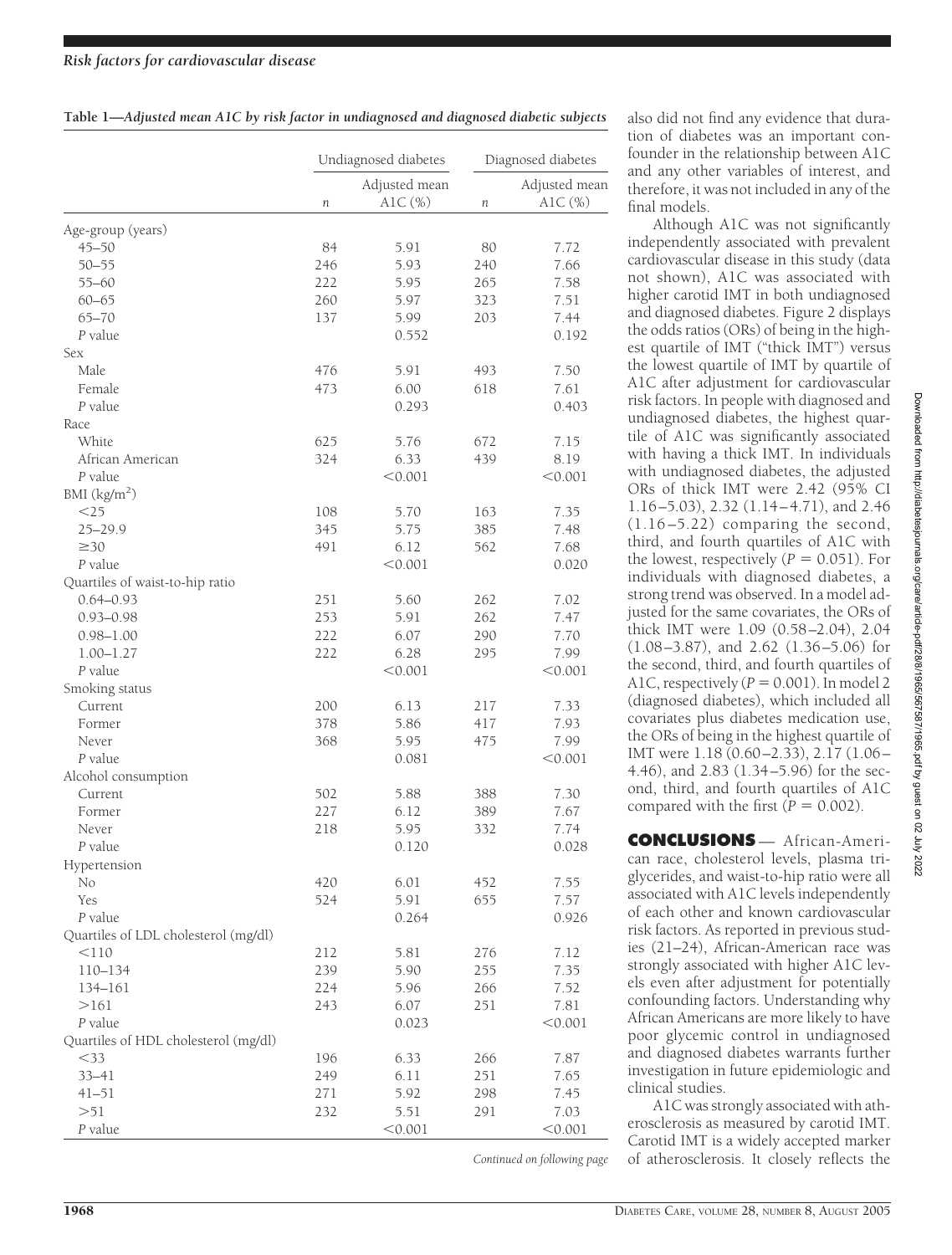#### **Table 1—***Continued*

|                                    |                  | Undiagnosed diabetes        | Diagnosed diabetes |                            |  |
|------------------------------------|------------------|-----------------------------|--------------------|----------------------------|--|
|                                    | $\boldsymbol{n}$ | Adjusted mean<br>AlC $(\%)$ | n                  | Adjusted mean<br>$AIC(\%)$ |  |
| Quartiles of triglycerides (mg/dl) |                  |                             |                    |                            |  |
| < 103                              | 223              | 5.61                        | 280                | 6.93                       |  |
| $103 - 146$                        | 259              | 5.86                        | 263                | 7.36                       |  |
| 146-210                            | 247              | 6.04                        | 266                | 7.68                       |  |
| >210                               | 219              | 6.32                        | 300                | 8.22                       |  |
| P value                            |                  | < 0.001                     |                    | < 0.001                    |  |
| Glucose-lowering medication use    |                  |                             |                    |                            |  |
| No pharmacologic treatment         |                  |                             | 381                | 6.62                       |  |
| Sulfonylurea treatment             |                  |                             | 237                | 7.48                       |  |
| Insulin treatment                  |                  |                             | 493                | 8.33                       |  |
| P value                            |                  |                             |                    | < 0.001                    |  |
| Duration of diabetes               |                  |                             |                    |                            |  |
| $<$ 10 years                       |                  |                             | 452                | 7.79                       |  |
| $>10$ years                        |                  |                             | 294                | 7.94                       |  |
| P value                            |                  |                             |                    | 0.363                      |  |
| Current hormone use (women only)   |                  |                             |                    |                            |  |
| No                                 | 317              | 6.14                        | 410                | 7.89                       |  |
| Yes                                | 67               | 5.71                        | 86                 | 6.82                       |  |
| P value                            |                  | 0.024                       |                    | < 0.001                    |  |

Data are means adjusted simultaneously for age, sex, and race except age, which was adjusted for race and sex only; sex, which was adjusted for age and race only; and race, which was adjusted for age and sex only. atherosclerotic process and is strongly related to LDL cholesterol and other cardiovascular risk factors and predicts coronary heart disease events (25–28). Several recent studies have also shown that improvements in glycemic control can slow progression of atherosclerotic disease in individuals with type 1 (5,29,30) and type 2 diabetes (31). Our study provides evidence to suggest that glycemic control as measured by A1C is related to carotid IMT in middle-aged adults with diabetes independent of traditional cardiovascular risk factors. A previous case-control study in people without diabetes in the ARIC suggested that IMT case status was associated with A1C after controlling for age, sex, race, field center, examination date, smoking, BMI, hypertension, LDL and HDL cholesterol concentrations, education, fasting glucose, and fasting insulin (OR 1.88  $[95\% \text{ CI } 0.9-4.1]$ ) for the highest quartile of A1C compared with the lowest) (10). Previous studies have proposed that the glycation and oxidation of lipids and



*additionally adjusted for glucose-lowering medication use and diabetes duration.* P *values are tests for trend. In people with undiagnosed diabetes, the cut points for quartiles of A1C were 5.2, 5.6, and 6.2, respectively. In individuals with diagnosed diabetes, the cut points for quartiles of A1C were* Downloaded from http://diabetesjournals.org/care/article-pdf/28/8/1965/567587/1965.pdf by guest on 02 July 2022

*5.7, 7.1, and 9.1 respectively.*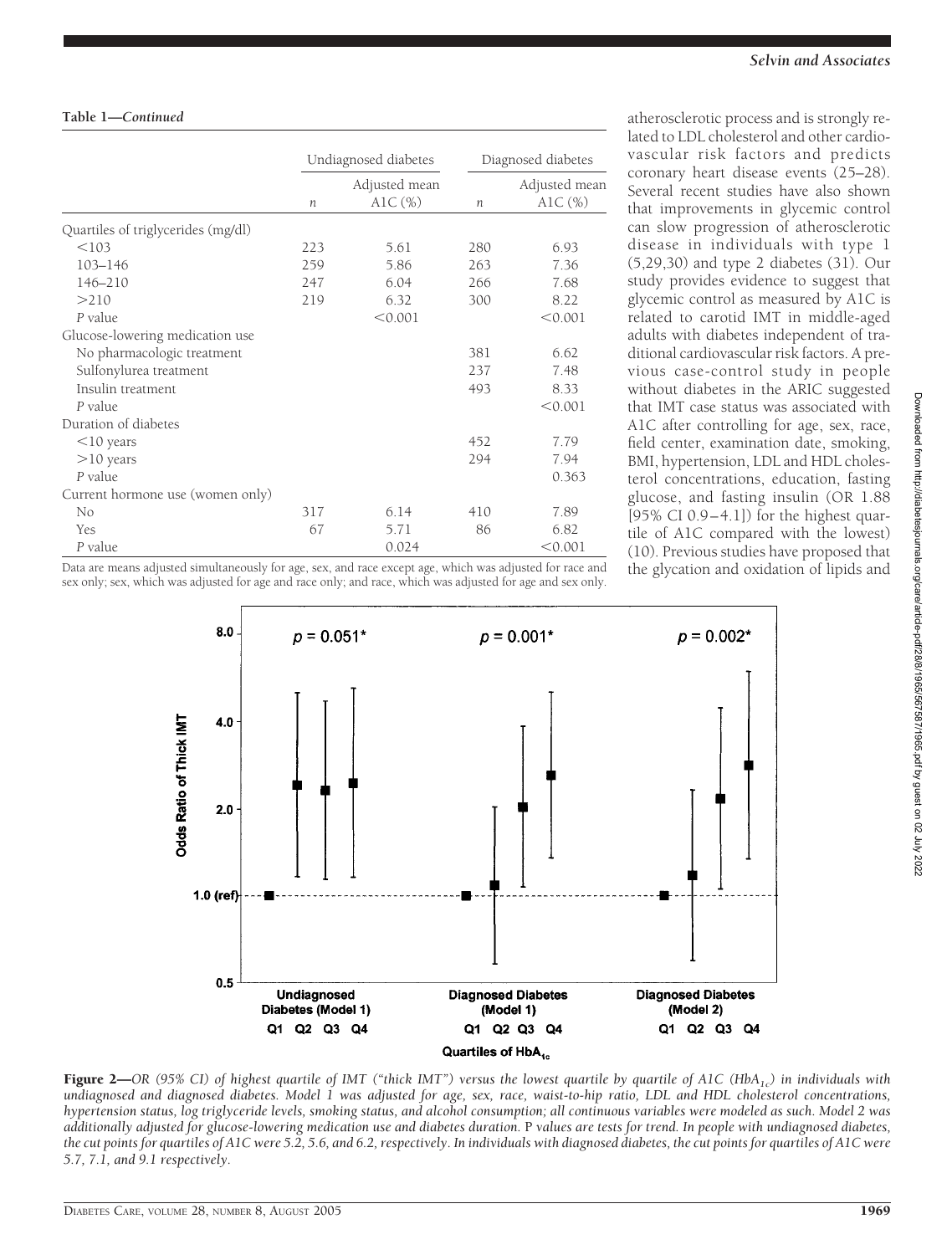|                                         | Undiagnosed diabetes                                                        | Diagnosed diabetes |                                                                             |  |  |  |
|-----------------------------------------|-----------------------------------------------------------------------------|--------------------|-----------------------------------------------------------------------------|--|--|--|
|                                         | Model 1: difference in adjusted<br>mean A1C (%) level by CVD<br>risk factor |                    | Model 2: difference in adjusted<br>mean A1C (%) level by CVD<br>risk factor |  |  |  |
| Age (per 5 years)                       | 0.004                                                                       | $-0.136*$          | $-0.50*$                                                                    |  |  |  |
| Sex (female vs. male)                   | $0.300*$                                                                    | $-0.057$           | 0.131                                                                       |  |  |  |
| Race (African American vs. white)       | $0.803*$                                                                    | $1.28*$            | $0.960*$                                                                    |  |  |  |
| Hypertension (yes vs. no)               | $-0.185$                                                                    | $-0.185$           | $-0.352*$                                                                   |  |  |  |
| LDL cholesterol (per 10 mg/dl)          | 0.013                                                                       | $0.057*$           | $0.049*$                                                                    |  |  |  |
| HDL cholesterol (per 10 mg/dl)          | $-0.144*$                                                                   | $-0.026$           | $-0.006$                                                                    |  |  |  |
| Quartiles of waist-to-hip ratio         |                                                                             |                    |                                                                             |  |  |  |
| Q2 (0.93-0.98) vs.Q1 (0.64-0.93)        | 0.250                                                                       | $0.520*$           | $0.424*$                                                                    |  |  |  |
| Q3 (0.98-1.00) vs. Q1 (0.64-0.93)       | $0.544*$                                                                    | $0.685*$           | $0.501*$                                                                    |  |  |  |
| Q4 (1.00-1.27) vs. Q1 (0.64-0.93)       | $0.589*$                                                                    | $0.812*$           | $0.737*$                                                                    |  |  |  |
| Quartiles of triglycerides (mg/dl)      |                                                                             |                    |                                                                             |  |  |  |
| Q2 (103-146) vs. Q1 (<103)              | 0.202                                                                       | 0.266              | 0.177                                                                       |  |  |  |
| $Q3(146-210)$ vs. $Q1(<103)$            | $0.317*$                                                                    | $0.506*$           | $0.421*$                                                                    |  |  |  |
| Q4 (>210) vs. Q1 (<103)                 | $0.352*$                                                                    | $0.739*$           | $0.468*$                                                                    |  |  |  |
| Smoking                                 |                                                                             |                    |                                                                             |  |  |  |
| Current vs. never                       | 0.171                                                                       | $-0.546*$          | $-0.317$                                                                    |  |  |  |
| Former vs. never                        | $-0.091$                                                                    | $-0.096$           | $-0.031$                                                                    |  |  |  |
| Alcohol consumption                     |                                                                             |                    |                                                                             |  |  |  |
| Current vs. never                       | $-0.035$                                                                    | $-0.263$           | $-0.253$                                                                    |  |  |  |
| Former vs. never                        | 0.168                                                                       | $-0.041$           | $-0.125$                                                                    |  |  |  |
| Glucose-lowering medication use         |                                                                             |                    |                                                                             |  |  |  |
| Sulfonylurea vs. none                   |                                                                             |                    | 1.966*                                                                      |  |  |  |
| Insulin vs. none                        |                                                                             |                    | $1.651*$                                                                    |  |  |  |
| Hormone use (current vs. former/never)† | $-0.443*$                                                                   | $-0.812*$          | $-0.760*$                                                                   |  |  |  |

| Table 2—Multivariable adjusted linear regression models of A1C (%) and cardiovascular disease risk factors |  |  |  |  |  |
|------------------------------------------------------------------------------------------------------------|--|--|--|--|--|
|                                                                                                            |  |  |  |  |  |

Model 1 was adjusted for age, sex, race, waist-to-hip ratio, LDL and HDL cholesterol concentration, hypertension status, triglyceride level, smoking status, and alcohol consumption. Model 2 was additionally adjusted for glucose-lowering medication use. \*P value <0.05. †Analysis conducted in separate models of women only; these models include all variables listed above for model 1 and model 2 plus hormone use. CVD, cardiovascular disease.

other proteins may contribute to the development of atherosclerosis in individuals with diabetes via the formation of advanced glycation end product and other related mechanisms (32–36).

A1C was not associated with prevalent cardiovascular disease in this study. Because this study was cross sectional, it is possible that individuals with prevalent cardiovascular disease ("survivors") in this cohort had better risk factor profiles (including lower A1C) and less severe disease than people who died of cardiovascular disease before baseline and therefore could not be included in the study. Thus, associations observed here may be affected by "survival bias" and biased toward the null. Nonetheless, agestratified analyses did not show a stronger relation between A1C and prevalent cardiovascular disease in younger compared with older subjects.

In this middle-aged communitybased cohort, there was some evidence of

an association between decreased A1C and increasing age in individuals with diagnosed diabetes. In previous studies of people with type 2 diabetes, associations between glycemic control and age have been mixed. Several studies have shown that younger age is associated with higher A1C levels (37–39), whereas other studies have shown a positive association (40) or no association (41).

Similar to our results, previous studies have shown a positive association between glycemic control and adiposity  $(39, 42, 43)$  and cholesterol levels  $(21, 44)$ . Studies in individuals without diabetes have also shown similar correlations between lipids and A1C (45–48).

In this cross-sectional analysis, the strong association between pharmacologic treatment and elevated A1C levels in individuals with diagnosed diabetes most likely reflects severity of diabetes and/or poor medical compliance in people taking sulfonylurea and insulin medication compared with individuals not receiving pharmacologic treatment.

Several previous studies suggested possible beneficial effects of moderate alcohol consumption on glycemic control (40,42,49–51). In our study, there was some evidence of an association between current alcohol consumption and decreased A1C, but this relationship did not persist after adjustment for cardiovascular risk factors.

Similar to our results, previous studies of postmenopausal women with diabetes have shown that hormone use is associated with better glycemic control (22,52–56). Although this could be a direct effect of hormone therapy on glucose metabolism (57,58), it could also reflect a "healthy user" effect because previous studies have shown that women taking hormone replacement therapy are more likely to have a higher education level, have better health status, and engage in health-promoting behaviors compared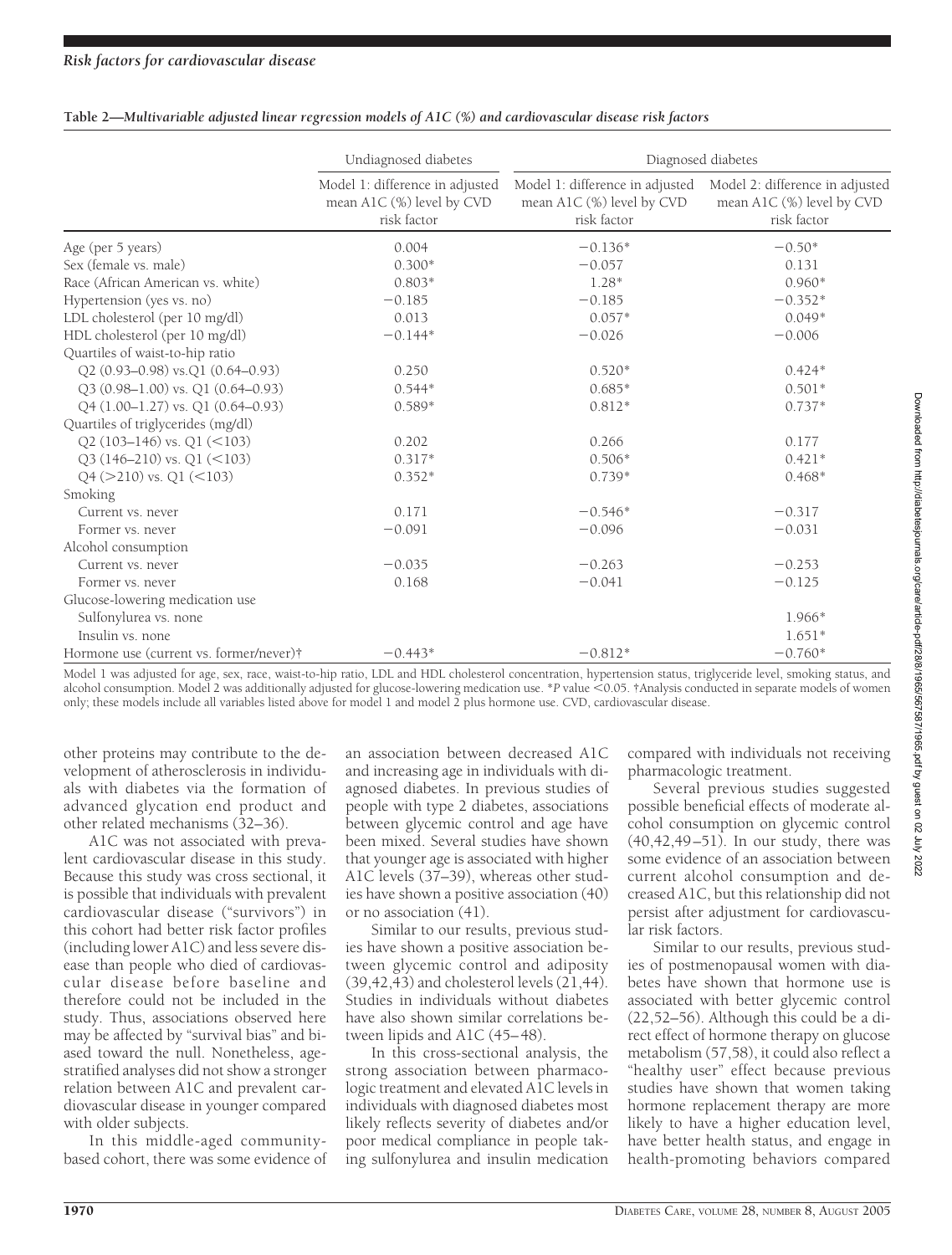with women not taking hormones (59–

61). This study benefited from the rigorous methodology of the ARIC study and the availability of a wide range of risk factor data from a large community-based sample of people with diabetes. Because ARIC is a community-based cohort study, we were able to identify and examine individuals with both undiagnosed and diagnosed diabetes. Previous studies have examined associations between A1C and individual cardiovascular risk factors but few studies have had sufficient sample size or covariate information to be able to examine possible independent relationships after adjustment for multiple risk factors. To our knowledge, no previous study has compared the relationship between A1C and cardiovascular disease risk factors separately in people with diagnosed and undiagnosed diabetes. The availability of information on IMT also allowed us to assess the relationship between A1C and a measure of atherosclerosis, providing further evidence that elevated glucose levels may be contributing to the development of atherosclerosis and possibly subsequent cardiovascular events. There have been few studies of the relationship between A1C and atherosclerosis in individuals with type 2 diabetes.

Nonetheless, the cross-sectional design limited our ability to draw conclusions regarding the temporality of these associations. It is also important to note that during the time of the ARIC examinations for which data in this study were obtained (1990–1992), the criterion for the diagnosis of diabetes was a fasting glucose level  $\geq$  140 mg/dl. Thus, a number of people  $(\sim 20\%)$  classified as diabetic in the present study would not have been classified as diabetic under the clinical criteria at the time. However, similar relationships were observed in an analysis using a cut point of 140 mg/dl to define diabetes (analysis not shown). We were also unable to distinguish between the effects of race and geography in this analysis because most African-American participants (90%) were drawn from a single study center in Jackson, Mississippi. However, as mentioned earlier, previous studies have also shown that African-American race is associated with glycemic control (21–23). Furthermore, we did not have information on fasting insulin at ARIC visit 2, and we cannot eliminate the possibility of a direct effect of hyperinsulinemia. Nonetheless, when measurements of fasting insulin from ARIC visit 1 were included in our analyses (data not shown), no changes were observed.

We know from the results of clinical trials that interventions that decrease A1C levels, even by 1% (e.g., from 8 to 7%) can make an enormous difference in the health and lives of people with diabetes. This study suggests that A1C levels are also related to carotid IMT, race/ethnicity, adiposity, lipid levels, hormone therapy, and diabetes treatment. These results provide useful information for future observational and clinical studies. Understanding which factors are related to A1C is important for the development of appropriate models of glycemic control and risk of clinical events in epidemiologic studies. The results presented here provide evidence that A1C is crosssectionally related to carotid IMT independent of other risk factors. Chronically elevated glucose levels may contribute to the development of atherosclerosis in individuals with diabetes.

**Acknowledgments**— The ARIC study is carried out as a collaborative study supported by National Heart, Lung, and Blood Institute Contracts N01-HC-55015, N01-HC-55016, N01-HC-55018, N01-HC-55019, N01-HC-55020, N01-HC-55021, and N01-HC-55022. E.S. was supported by National Heart, Lung, and Blood Institute Grant T32HL07024.

The authors thank the staff and participants of the ARIC study for their important contributions and Joyce Jordahl for her valuable contributions to this study.

#### **References**

- 1. Centers for Disease Control and Prevention: *National Diabetes Fact Sheet: General Information and National Estimates on Diabetes in the United States, 2002.* Atlanta, GA, U.S. Department of Health and Human Services, Centers for Disease Control and Prevention, 2003
- 2. UK Prospective Diabetes Study (UKPDS) Group: Intensive blood-glucose control with sulphonylureas or insulin compared with conventional treatment and risk of complications in patients with type 2 diabetes (UKPDS 33). *Lancet* 352:837–853, 1998
- 3. The Diabetes Control and Complications Trial Research Group: The effect of intensive treatment of diabetes on the development and progression of long-term complications in insulin-dependent diabetes mellitus.*N Engl J Med* 329:977–986,

1993

- 4. Shichiri M, Kishikawa H, Ohkubo Y, Wake N: Long-term results of the Kumamoto Study on optimal diabetes control in type 2 diabetic patients. *Diabetes Care* 23:B21–B29, 2000
- 5. Nathan DM, Lachin J, Cleary P, Orchard T, Brillon DJ, Backlund JY, O'Leary DH, Genuth S: Intensive diabetes therapy and carotid intima-media thickness in type 1 diabetes mellitus. *N Engl J Med* 348: 2294–2303, 2003
- 6. Selvin E, Marinopoulos S, Berkenblit G, Rami T, Brancati FL, Powe NR, Golden SH: Meta-analysis: glycosylated hemoglobin and cardiovascular disease in diabetes mellitus. *Ann Intern Med* 21:421–431, 2004
- 7. Stratton IM, Adler AI, Neil HA, Matthews DR, Manley SE, Cull CA, Hadden D, Turner RC, Holman RR: Association of glycaemia with macrovascular and microvascular complications of type 2 diabetes (UKPDS 35): prospective observational study. *BMJ* 321:405–412, 2000
- 8. The ARIC Investigators: The Atherosclerosis Risk in Communities (ARIC) Study: design and objectives. *Am J Epidemiol* 129: 687–702, 1989
- 9. *Operations Manual No. 10: Clinical Chemistry Determinations, Version 1.0.* Chapel Hill, NC, ARIC Coordinating Center, School of Public Health, University of North Carolina, 1987
- 10. Vitelli LL, Shahar E, Heiss G, McGovern PG, Brancati FL, Eckfeldt JH, Folsom AR: Glycosylated hemoglobin level and carotid intimal-medial thickening in nondiabetic individuals: the Atherosclerosis Risk in Communities study. *Diabetes Care* 20:1454–1458, 1997
- 11. Selvin E, Coresh J, Jordahl J, Boland L, Steffes MW: Stability of haemoglobin A1c (HbA1c) measurements from frozen whole blood samples stored for over a decade. *Diabet Med*. In press
- 12. Siedel J, Hagele EO, Ziegenhorn J, Wahlefeld AW: Reagent for the enzymatic determination of serum total cholesterol with improved lipolytic efficiency. *Clin Chem* 29:1075–1080, 1983
- 13. Nagele U, Hagele EO, Sauer G, Wiedemann E, Lehmann P, Wahlefeld AW, Gruber W: Reagent for the enzymatic determination of serum total triglycerides with improved lipolytic efficiency. *J Clin Chem Clin Biochem* 22:165–174, 1984
- 14. Friedewald WT, Levy RI, Fredrickson DS: Estimation of the concentration of lowdensity lipoprotein cholesterol in plasma, without use of the preparative ultracentrifuge. *Clin Chem* 18:499–502, 1972
- 15. *Operations Manual No. 2: Cohort Component Procedures, Version 1.0.* Chapel Hill, NC, ARIC Coordinating Center, School of Public Health, University of North Caro-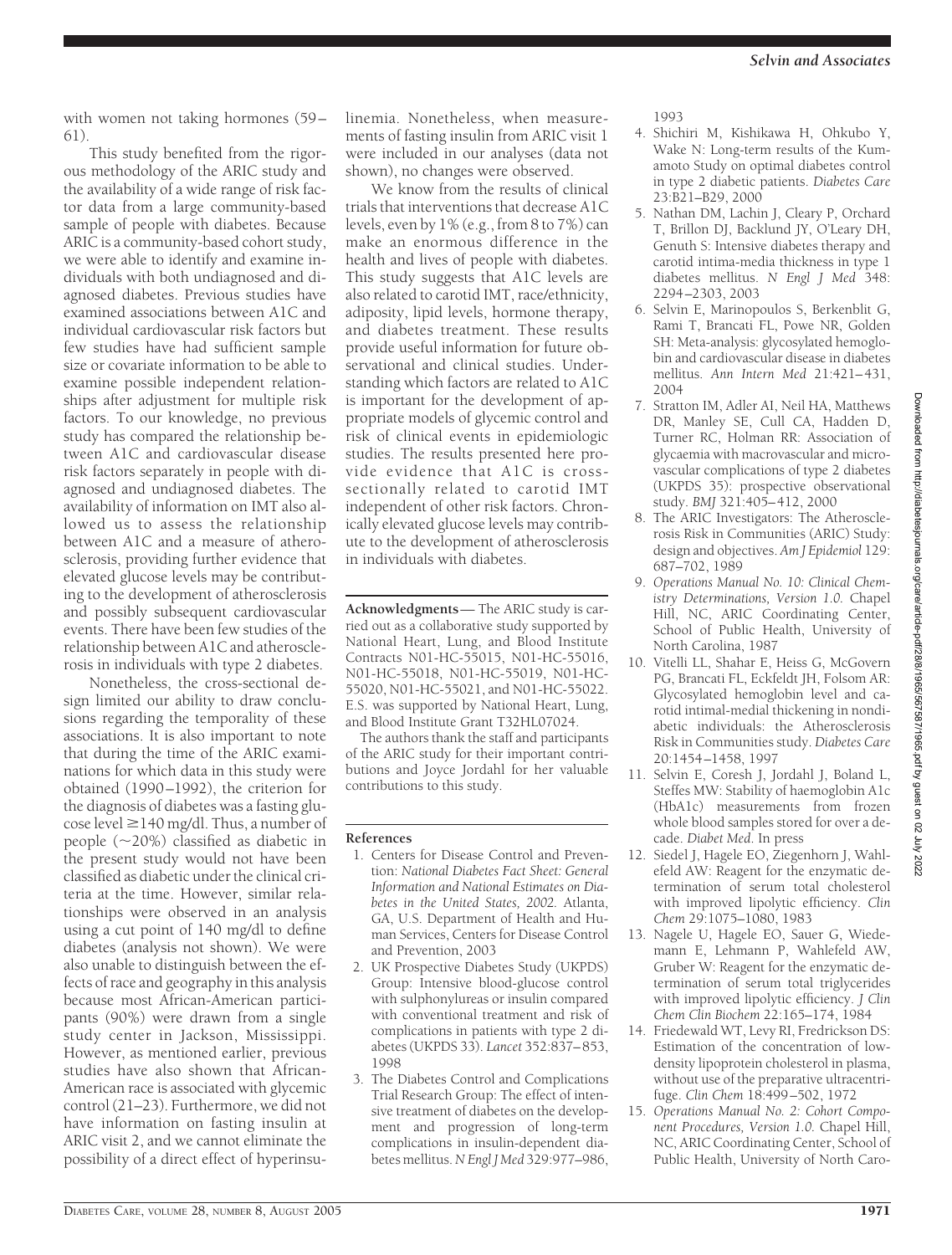lina, 1987

- 16. *Operations Manual No. 11: Sitting Blood Pressure, Version 1.0.* Chapel Hill, NC, ARIC Coordinating Center, School of Public Health, University of North Carolina, 1987
- 17. White AD, Folsom AR, Chambless LE, Sharret AR, Yang K, Conwill D, Higgins M, Williams OD, Tyroler HA: Community surveillance of coronary heart disease in the Atherosclerosis Risk in Communities (ARIC) Study: methods and initial two years' experience. *J Clin Epidemiol* 49: 223–233, 1996
- 18. The ARIC Study Group: High-resolution B-mode ultrasound scanning methods in the Atherosclerosis Risk in Communities Study (ARIC). *J Neuroimaging* 1:68–73, 1991
- 19. The ARIC Study Group: High-resolution B-mode ultrasound reading methods in the Atherosclerosis Risk in Communities (ARIC)cohort.*JNeuroimaging*1:168–172, 1991
- 20. Executive summary of the Clinical Guidelines on the Identification, Evaluation, and Treatment of Overweight and Obesity in Adults. *Arch Intern Med* 68:1855– 1867, 1998
- 21. de Rekeneire N, Rooks RN, Simonsick EM, Shorr RI, Kuller LH, Schwartz AV, Harris TB. Racial differences in glycemic control in a well-functioning older diabetic population: findings from the Health, Aging and Body Composition Study. *Diabetes Care* 26:1986–1992, 2003
- 22. Ferrara A, Karter AJ, Ackerson LM, Liu JY, Selby JV: Hormone replacement therapy is associated with better glycemic control in women with type 2 diabetes: The Northern California Kaiser Permanente DiabetesRegistry.*Diabetes Care*24:1144– 1150,2001
- 23. Harris MI, Eastman RC, Cowie CC, Flegal KM, Eberhardt MS: Racial and ethnic differences in glycemic control of adults with type2diabetes.*DiabetesCare*22:403–408, 1999
- 24. Lane JD, McCaskill CC, Williams PG, Parekh PI, Feinglos MN, Surwit RS: Personality correlates of glycemic control in type 2 diabetes. *Diabetes Care* 23:1321– 1325, 2000
- 25. Chambless LE, Heiss G, Folsom AR, Rosamond W, Szklo M, Sharrett AR, Clegg LX: Association of coronary heart disease incidence with carotid arterial wall thickness and major risk factors: the Atherosclerosis Risk in Communities (ARIC) Study, 1987–1993. *Am J Epidemiol* 146: 483–494, 1997
- 26. Chambless LE, Folsom AR, Clegg LX, Sharrett AR, Shahar E, Nieto FJ, Rosamond WD, Evans G: Carotid wall thickness is predictive of incident clinical

stroke: the Atherosclerosis Risk in Communities (ARIC) study. *Am J Epidemiol* 151:478–487, 2000

- 27. O'Leary DH, Polak JF, Kronmal RA, Manolio TA, Burke GL, Wolfson SK, The Cardiovascular Health Study Collaborative Research Group: Carotid-artery intima and media thickness as a risk factor for myocardial infarction and stroke in older adults. *N Engl J Med* 340:14–22, 1999
- 28. Folsom AR, Chambless LE, Duncan BB, Gilbert AC, Pankow JS, the Atherosclerosis Risk in Communities Study Investigators: Prediction of coronary heart disease in middle-aged adults with diabetes. *Diabetes Care* 26:2777–2784, 2003
- 29. Larsen JL, Colling CW, Ratanasuwan T, Burkman TW, Lynch TG, Erickson JM, Lyden ER, Lane JT, Mack-Shipman LR: Pancreas transplantation improves vascular disease in patients with type 1 diabetes. *Diabetes Care* 27:1706–1711, 2004
- 30. Larsen JL, Ratanasuwan T, Burkman T, Lynch T, Erickson J, Colling C, Lane J, Mack-Shipman L, Lyden E, Loseke M, Miller S, Leone J: Carotid intima media thickness decreases after pancreas transplantation. *Transplantation* 73:936–940, 2002
- 31. Wagenknecht LE, Zaccaro D, Espeland MA, Karter AJ, O'Leary DH, Haffner SM: Diabetes and progression of carotid atherosclerosis: the Insulin Resistance Atherosclerosis Study. *Arterioscler Thromb Vasc Biol* 23:1035–1041, 2003
- 32. Vlassara H: Recent progress in advanced glycation end products and diabetic complications. *Diabetes* 46:S19–S25, 1997
- 33. Lyons TJ: Glycation, oxidation, and glycoxidation reactions in the development of diabetic complications. *Contrib Nephrol* 112:1–10, 1995
- 34. Lyons TJ: Glycation and oxidation: a role in the pathogenesis of atherosclerosis. *Am J Cardiol* 25:26B–31B, 1993
- 35. Beckman JA, Creager MA, Libby P: Diabetes and atherosclerosis: epidemiology, pathophysiology, and management. *JAMA* 287: 2570–2581, 2002
- 36. Sheetz MJ, King GL: Molecular understanding of hyperglycemia's adverse effects for diabetic complications. *JAMA* 287:2579–2588, 2002
- 37. Carter JS, Gilliland SS, Perez GE, Skipper B, Gilliland FD: Public health and clinical implications of high hemoglobin A1c levels and weight in younger adult Native American people with diabetes. *Arch Intern Med* 160:3471–3476, 2000
- 38. El Kebbi IM, Cook CB, Ziemer DC, Miller CD, Gallina DL, Phillips LS: Association of younger age with poor glycemic control and obesity in urban African americans with type 2 diabetes. *Arch Intern Med* 13: 69–75, 2003
- 39. Hu D, Henderson JA, Welty TK, Lee ET, Jablonski KA, Magee MF, Robbins DC, Howard BV: Glycemic control in diabetic American Indians: longitudinal data from the Strong Heart Study. *Diabetes Care* 22:1802–1807, 1999
- 40. Boeing H, Weisgerber UM, Jeckel A, Rose HJ, Kroke A: Association between glycated hemoglobin and diet and other lifestyle factors in a nondiabetic population: cross-sectional evaluation of data from the Potsdam cohort of the European Prospective Investigation into Cancer and Nutrition Study. *Am J Clin Nutr* 71:1115– 1122, 2000
- 41. Shorr RI, Franse LV, Resnick HE, Di Bari M, Johnson KC, Pahor M: Glycemic control of older adults with type 2 diabetes: findings from the Third National Health and Nutrition Examination Survey, 1988–1994. *J Am Geriatr Soc* 48:264– 267, 2000
- 42. Okosun IS, Dever GE: Abdominal obesity and ethnic differences in diabetes awareness, treatment, and glycemic control. *Obes Res* 10:1241–1250, 2002
- 43. Harder H, Dinesen B, Astrup A: The effect of a rapid weight loss on lipid profile and glycemic control in obese type 2 diabetic patients. *Int J Obes Relat Metab Disord* 28: 180–182, 2004
- 44. Wagner AM, Jorba O, Rigla M, Bonet R, de Leiva A, Ordonez-Llanos J, Perez A: Effect of improving glycemic control on lowdensity lipoprotein particle size in type 2 diabetes. *Metabolism* 52:1576–1578, 2003
- 45. Blake GJ, Pradhan AD, Manson JE, Williams GR, Buring J, Ridker PM, Glynn RJ: Hemoglobin A1c level and future cardiovascular events among women. *Arch Intern Med* 164:757–761, 2004
- 46. Jenkins AJ, Lyons TJ, Zheng D, Otvos JD, Lackland DT, McGee D, Garvey WT, Klein RL: Serum lipoproteins in the diabetes control and complications trial/epidemiology of diabetes intervention and complications cohort: associations with gender and glycemia. *Diabetes Care* 26: 810–818, 2003
- 47. Barrett-Connor E, Criqui MH, Witztum JL, Philippi T, Zettner A: Populationbased study of glycosylated hemoglobin, lipids, and lipoproteins in nondiabetic adults. *Arteriosclerosis* 7:66–70, 1987
- 48. Park S, Barrett-Connor E, Wingard DL, Shan J, Edelstein S: GHb is a better predictor of cardiovascular disease than fasting or postchallenge plasma glucose in women without diabetes: the Rancho Bernardo Study. *Diabetes Care* 19:450– 456, 1996
- 49. Kroenke CH, Chu NF, Rifai N, Spiegelman D, Hankinson SE, Manson JE, Rimm EB: A cross-sectional study of alcohol consumption patterns and biologic